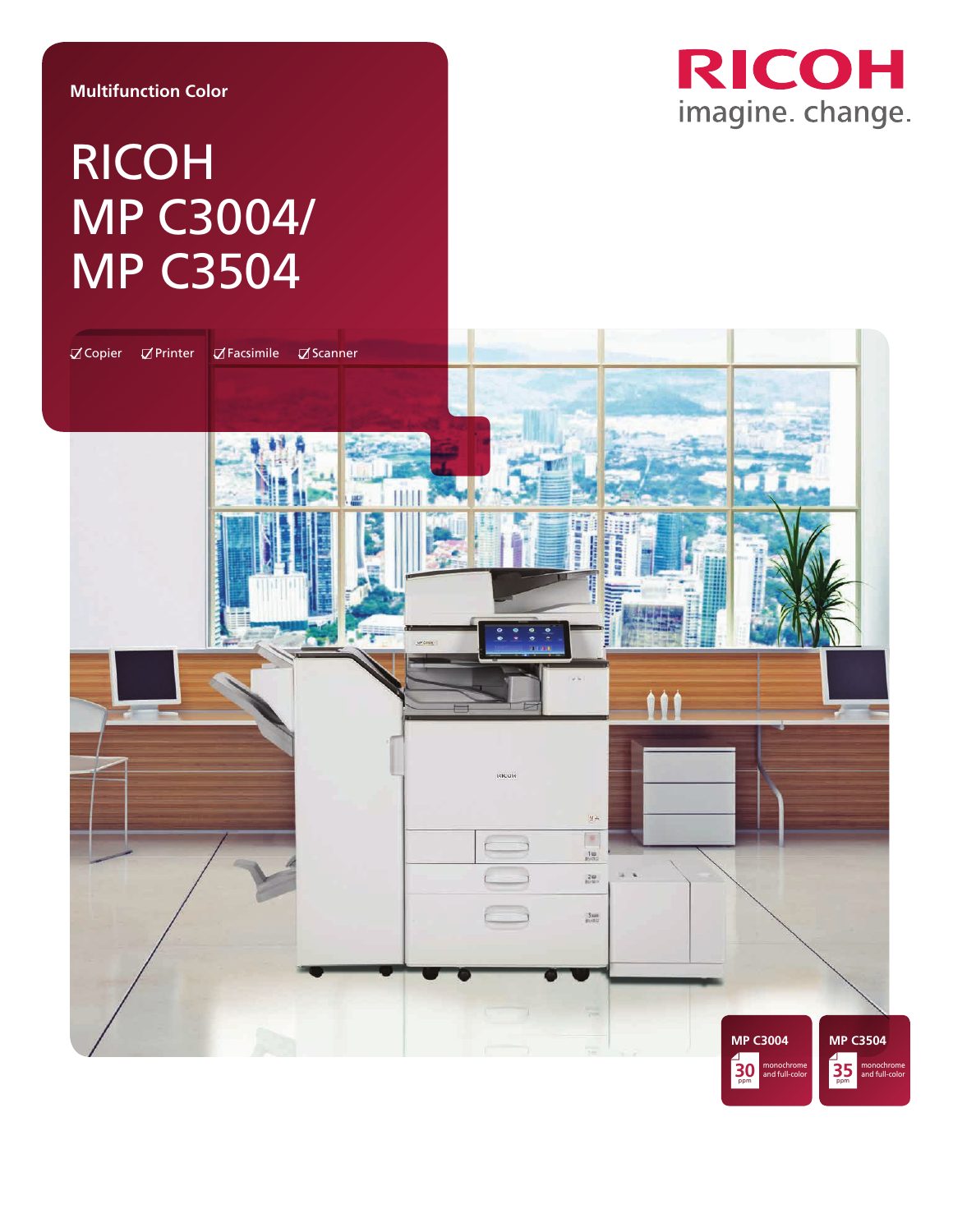### **A new way to work**

Welcome to Workstyle Innovation. Now you can integrate multiple processes and simplify complex tasks across an office or throughout an organization with ease. Enjoy a new way to work, powered by Ricoh's new Workstyle Innovation Technology, by creating unique and customized solutions and deploying workflow applications that streamline your business. Simply put, it's an innovative and intuitive way to be more productive. Use the RICOH® MP C3004/MP C3504 to print, scan, copy and fax information in multiple formats to a wider range of audiences quickly and easily. Use the advanced 10.1"-wide Super VGA Smart Operation Panel to create your own digital workflows — with shortcuts, advanced scan-to capabilities and time-saving automation — so you can deliver your messages effortlessly with a simple flick, pinch or swipe. Add richer colors, sharper resolution and professional finishing to highlight information and impress audiences every time.

- Produce up to 35 color prints/copies per minute
- Use the intuitive touchscreen to multitask with a single flick, pinch or swipe
- Create customized workflows to expedite everyday tasks
- Print and share information on the go via your personal mobile device
- Highlight information with breathtaking colors and professional finishing
- Take advantage of eco-friendly features to lower operating costs and reduce overall environmental impact without sacrificing business productivity

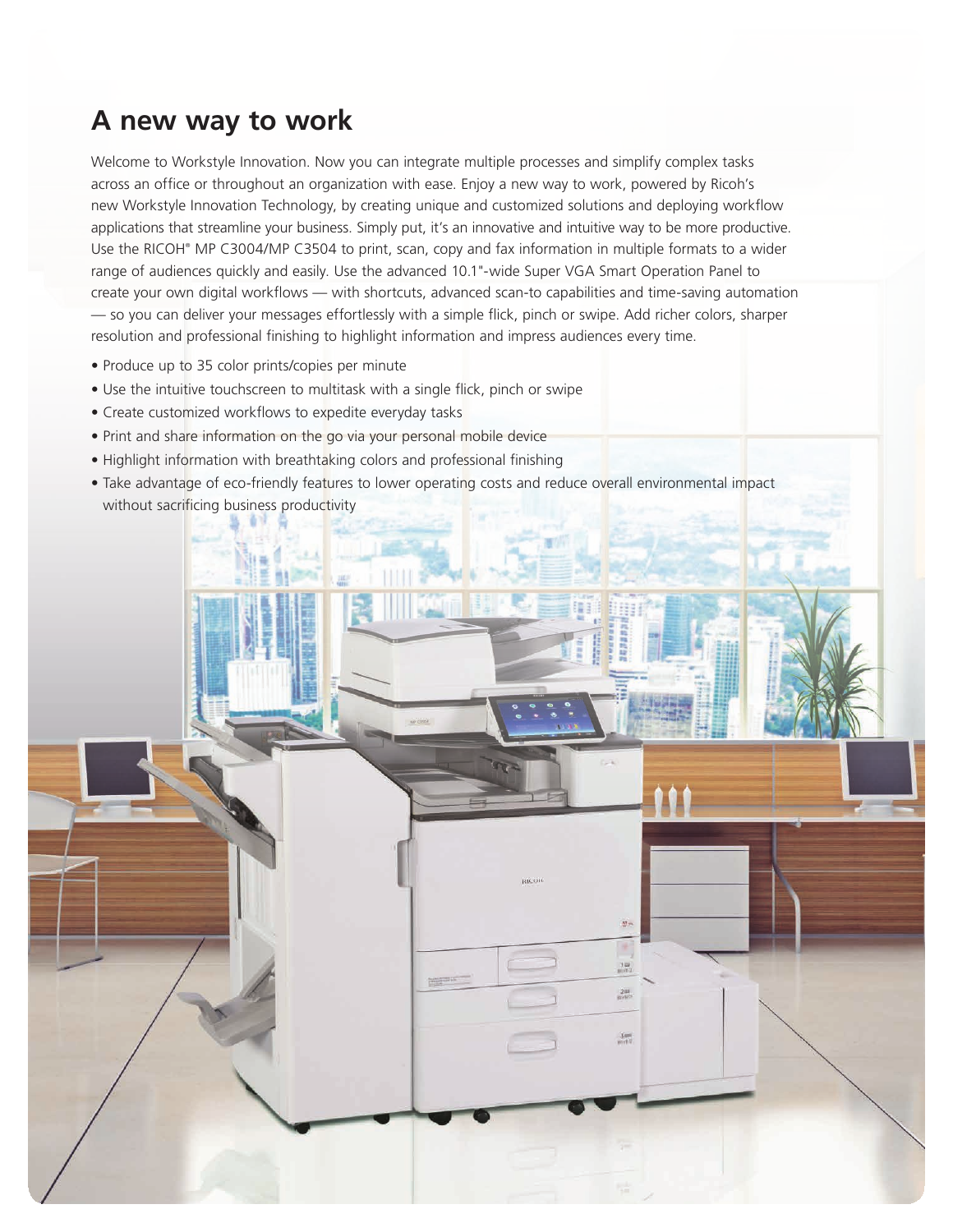

#### **Multitask at a faster pace**

Move information quickly, anywhere at any time

#### **Get in touch with all-in-one convenience**

There's no shortage of things to do or information to share, but you are short on time. Use the RICOH MP C3004/MP C3504 to perform everyday office tasks with incredible speed and ease. With a built-in motion sensor, the MFP is ready to work as soon as you are. Print colorful presentations, images, brochures and more at up to 35 pages per minute and grab them on your way to an important meeting. Send full-color scans of floor plans, schematics and photos via email. Copy handwritten notes for your colleagues. Send a contract via fax without wasting paper or wondering if it was received. With an optional paper capacity of up to a whopping 4,700 sheets, you can manage more projects with fewer interruptions so you can transition quickly from one revenue-generating project to the next.

#### **Add color to look even brighter**

Stand out from the crowd by delivering information that jumps off the page. As the MP C3004/MP C3504 processes each file, it recalibrates itself so colors remain vivid with 1200 dpi resolution from the first page to the last without deterioration. By using PxP® -EQ toner, you can print on thicker stocks up to 300 gsm/80 lb. Bond without worrying whether it will stick precisely. To give your photos, brochures, presentations and other graphics-intensive documents a more professional look, choose the new Fiery® E-23C Color Controller for exceptional spot-color reproductions using RGB, CMYK and PANTONE® colors. You can even print banners and posters from the MFP instead of hunting down a wide-format device.

#### **Work wherever you are**

Your workload isn't going to stop. Why should you? Use your smartphone or tablet to locate the MFP and print on the move without utilities, software or drivers. You can download the RICOH Smart Device Connector app and connect to the MP C3004/MP C3504 automatically just by touching your smart device to the MFP's Near Field Communication (NFC) tag. From there, print, scan and share documents and photos between the MFP and your smartphone or tablet instantly. You can even use your personal address book to find recipients with a single touch to save time. With the RICOH Smart Device Connector app, you can grab information from Cloud storage or on your personal mobile device for fast, convenient printing at the MFP.





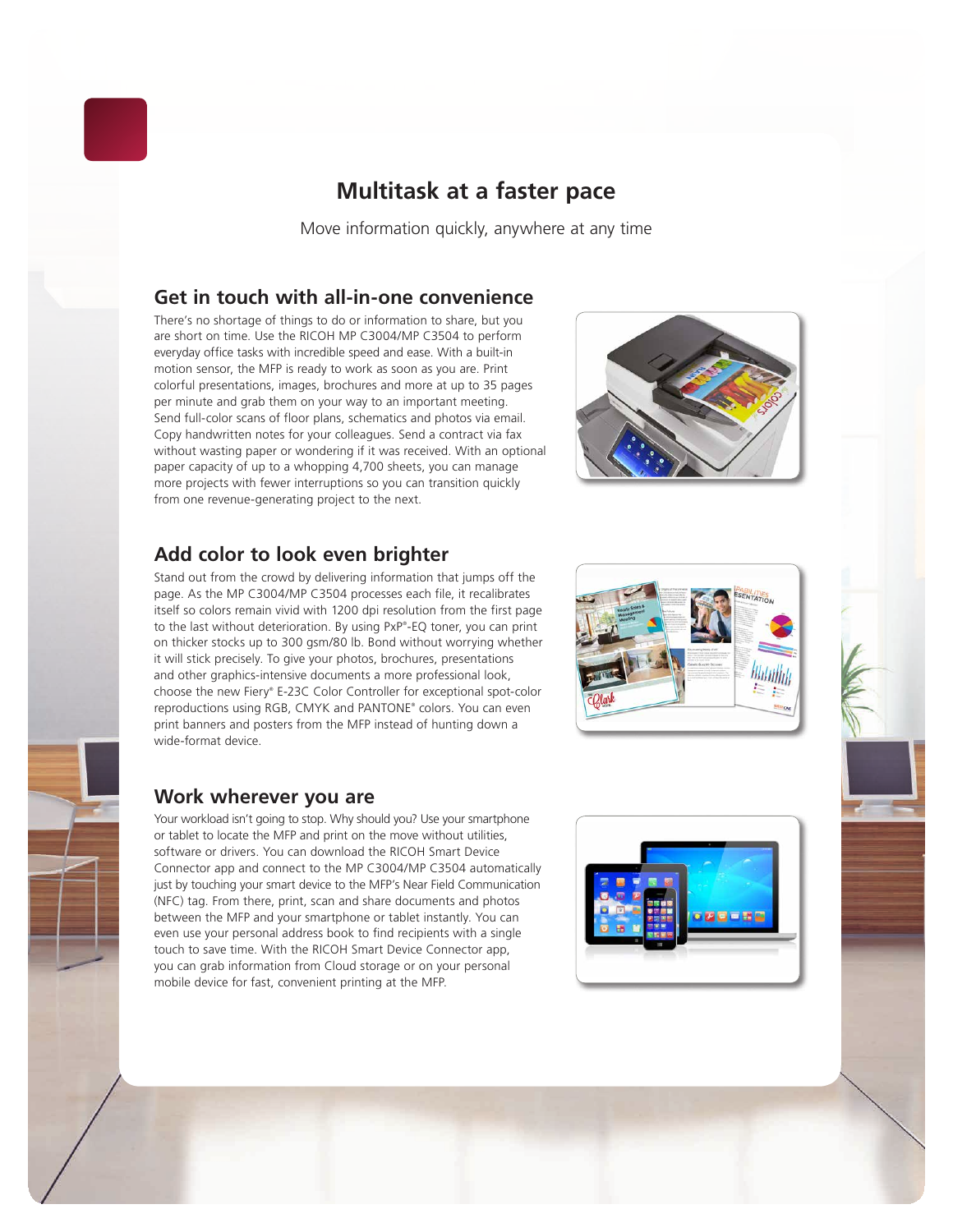

### **Customize the way you work**

#### **Add a personal touch to every job**

You know exactly what needs to be done. Use Workstyle Innovation Technology to get it done faster. Create your own customized iconic shortcuts for frequently used workflows, whether you're scanning documents to coworkers or printing out the latest color brochure. Simply tap into one of the workflows from the Home Screen and bypass several manual steps that can slow you down. For faster scanning of two-sided identity documents, simply click on the ID Card Copy app and the device scans both sides onto a single-sided document for easier reading with less waste. For easy document retrieval, use the embedded OCR option to place metadata on images and PDF files, so you can search by keywords later in a fraction of the time. Add plug-and-play Ricoh or third party software to streamline digital workflows and reduce paper and operating costs even more.

#### **Tap into a smarter way to work**

Finding the best way to improve productivity is pretty straightforward. Use the easy-to-follow design of the touchscreen to perform document management tasks more quickly and accurately. With Workstyle Innovation Technology, you can choose from a wide range of smart apps on the new user interface to simplify everyday workflows for printing, scanning, copying, faxing and more. Just tap on your desired task and see everything you need to make the best decision. For example, you can add, check and confirm scan-to destinations by scrolling and tapping. Or, you can change any scan setting with a simple flick of your finger. Use widgets to set shortcuts, adjust settings, check system status, grab online data and more in seconds from the device. You can even download additional apps and widgets from our Application Site and update the MFP's capabilities yourself with ease.

#### **Take a swipe at faster workflows**

Get in touch with an easier, more intuitive way to churn through jobs with the MP C3004/MP C3504. Use the familiar drag-and-drop, pinchand-flick and swipe scrolling you use every day on your smartphone or tablet to navigate from one task to the next with ease on the impressive 10.1"-wide Super VGA touchscreen. We've removed all hard keys, so you can tap into workflows, access critical information and check system settings instantly. With the oversized screen and simple layout, you have everything you need right at your fingertips. In fact, you can perform frequently-used core tasks like printing, copying, scanning and faxing, from a simplified user interface with one-touch controls. Still prefer the legacy user interface from previous Ricoh devices? No problem. Just choose a touchscreen version of it from the Home Screen.





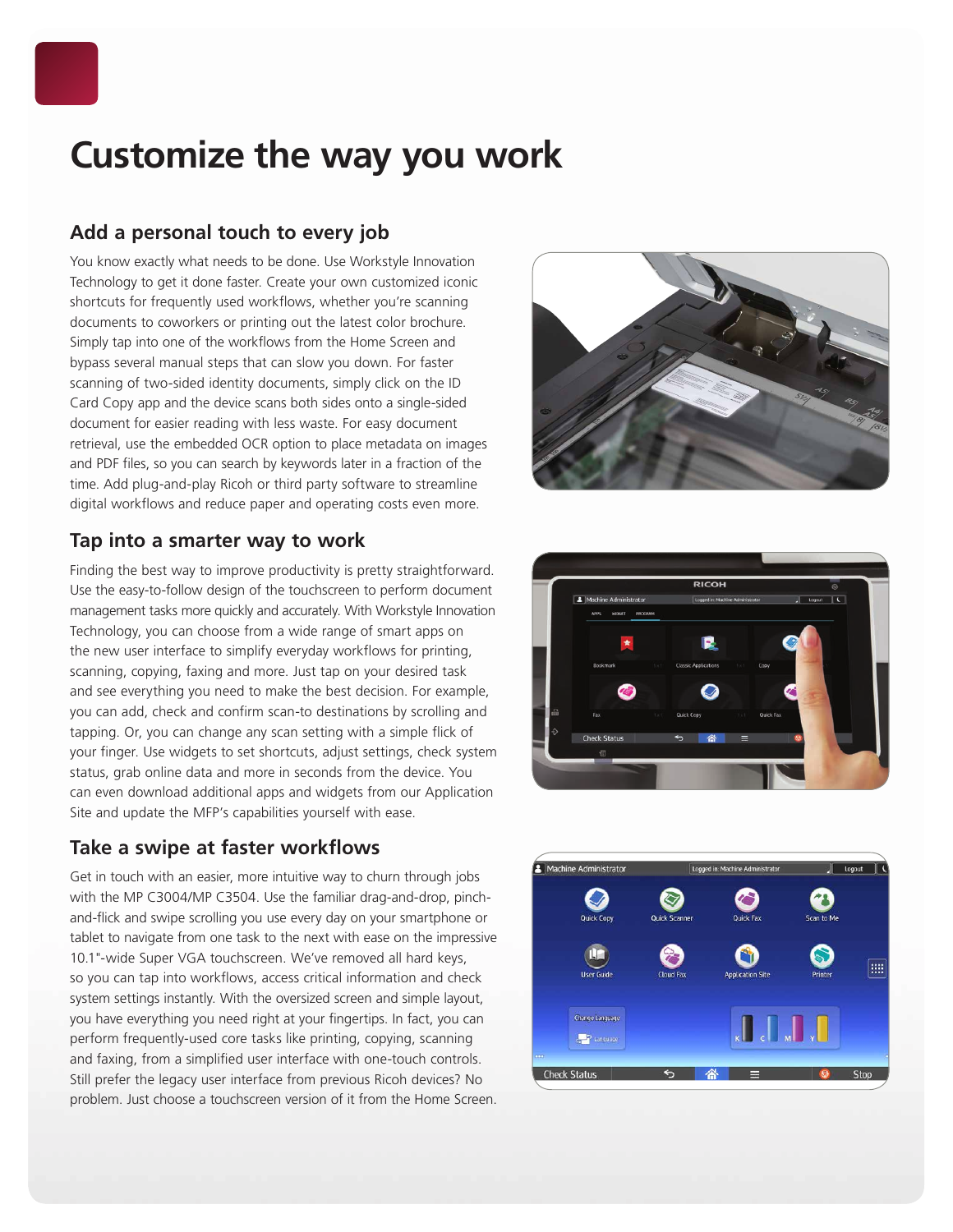### **Make easier and safer collaboration automatic**

#### **Complete more jobs with fewer delays**

The more your audience waits, the more likely it is to find information elsewhere. Use the MP C3004/MP C3504 to instantly access up to 3,000 frequently used documents stored right on the device. Or, you can use your personal mobile device or our web-enabled Integrated Cloud Environment (ICE) to grab information without servers, system integration, software updates or expense. Scan two-sided hard copy documents at 180 ipm with the 220-sheet Single Pass Document Feeder. Take advantage of a wide range of scan-to capabilities to share the information digitally with anyone, anywhere. For output, use RICOH Device Software Manager and install print drivers without assistance in only moments. Track how you're doing via optional web-enabled administration tools, including automated service alerts, real-time device monitoring and troubleshooting.



#### **Keep tabs on what's most important**

Your ideas can only make an impact if they reach the right people. Help protect information from threats with multiple security capabilities, including user authentication. Have every user log in by entering a passcode or billing code. Or, with the MFP's embedded Near Field Communication (NFC) capability, have users swipe their ID card at an optional NFC card reader on the device. You can restrict individual users from specific tasks or set quotas to limit the number of prints. Plus, it helps ensure print jobs for mobile users remain secure until released at the MFP. You can also take advantage of watermarks to help thwart unauthorized copies of confidential documents, encryption protection and automatic overwrites for any information left on the hard drive.

#### **Save your energy**

Improve your bottom line while protecting the environment with multiple features designed specifically to reduce energy costs. The MP C3004/MP C3504 meets EPEAT® Gold criteria\* and ENERGY STAR® certifications and offers exceptional Typical Electricity Consumption (TEC) as low as 1.2 kWh/week. Cut paper usage in half with default duplex printing. Reduce energy usage when you're out of the office by programming the MFP to power on or off to coincide with office work hours. The system is also equipped with an innovative motion sensor, which senses an approaching user by detecting the differences in body temperature versus the surrounding environment. The system will awake from Sleep mode and turn on the operation panel within one second so it is ready to begin job programming by the time the user arrives at the machine.





**To view detailed features of our multifunction products online go to www.ricoh-usa.com/products**

\*EPEAT Gold rating is applicable only in the USA.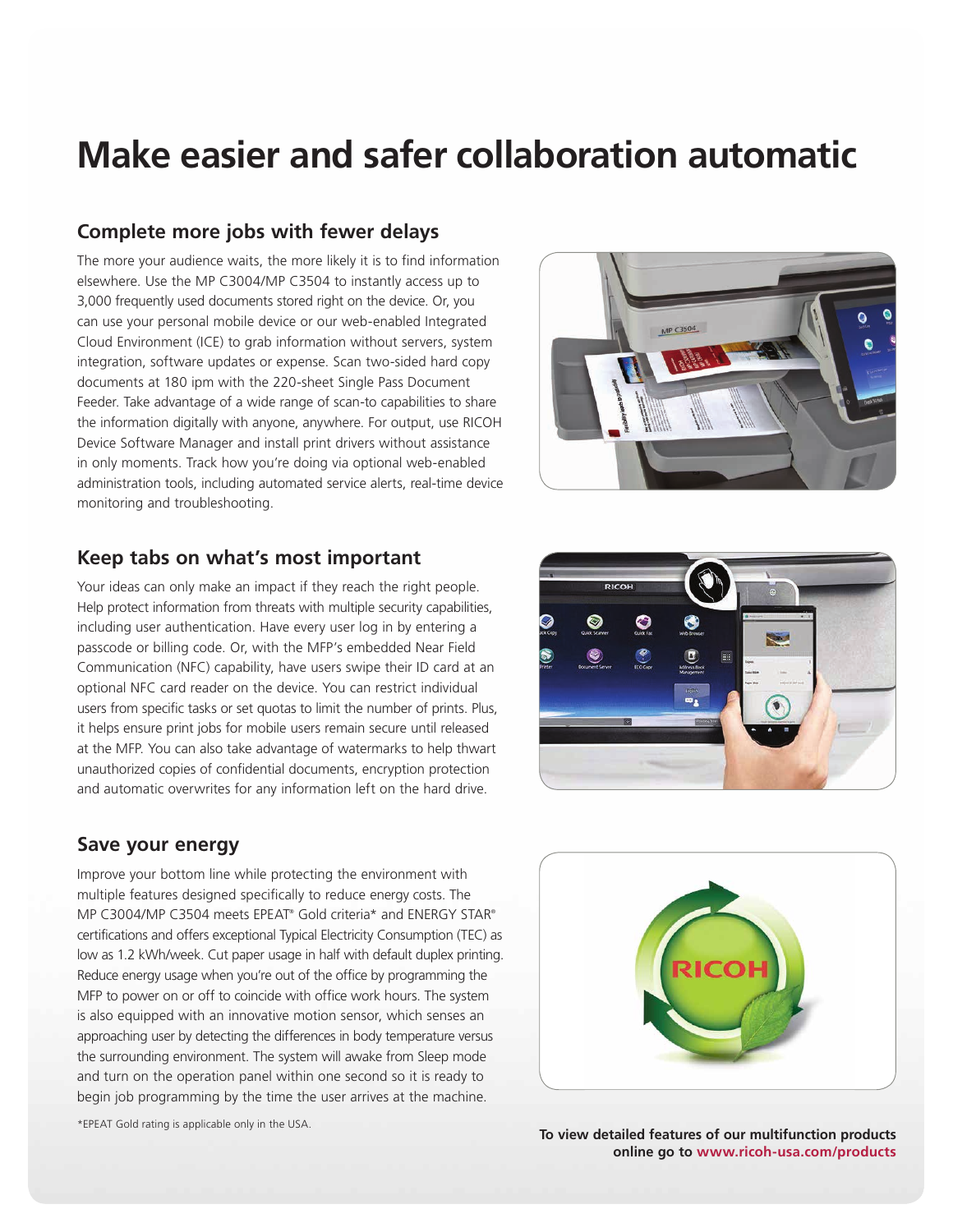### **Perform more jobs with fewer hassles**



- **1 Smart Operation Panel:** Choose from multiple intuitive user interfaces to customize and automate workflows on the 10.1"-wide Super VGA Smart Operation Panel. Create iconic shortcuts, add convenient widgets and access information with one-touch control using the same motions you use on your smartphone or tablet.
- 2 **220-Sheet Single Pass Document Feeder (SPDF):** Copy, scan and fax two-sided full-color and blackand-white documents at high speeds in a single pass.
- **3 User Authentication:** Use embedded Near Field Communication (NFC) technology and an optional NFC Card Reader to track activity for every user who logs in by proximity card.
- 4 **Paper Trays (Standard):** With two 550-sheet paper trays, one of which can accommodate paper sizes up to 12" x 18", you can produce more jobs with fewer reloads.
- **5 100-Sheet Bypass Tray:** Feed larger paper sizes including envelopes and sheet sizes up to 12.6" x 49.6" — to create and share a wider range of deliverables with your audiences. Add an optional banner paper guide tray for impressive banner printing.
- **6 Document Server:** Access up to 3,000 frequently used files on the MFP's hard drive in moments. Create up to 200 shared or passcode-protected personal folders to store the digital files.
- **7 Tandem Large Capacity Tray (Optional): Add more** capacity for extended runs of 8.5" x 11" sizes with two 1,000-sheet paper trays.
- 8 **1,500-Sheet Side Large Capacity Tray (Optional):** Maximize uptime by extending capacity by up to 1,500 sheets of letter-sized paper.
- **9 125-Sheet One Bin Tray (Optional):** Separate output so users can retrieve documents quickly.
- 10 **1,000-Sheet External Hybrid Stapleless + Stapler Finisher:** Use the stapleless feature for smaller document sets (up to five sheets). Need a larger document set? The finisher automatically staples for six or more sheets. In addition, you can choose from a wide range of other available finishers (see table on page 7).
- **11 Dual Network Support (Optional):** Use the additional network interface port to connect to two different networks simultaneously.
- Web Browser: Take advantage of the built-in web browser to search for web pages directly from the Smart Operation Panel.
- Motion Sensor: Senses approaching users and awakens the MFP from Sleep mode so it is ready by the time the user arrives at the machine.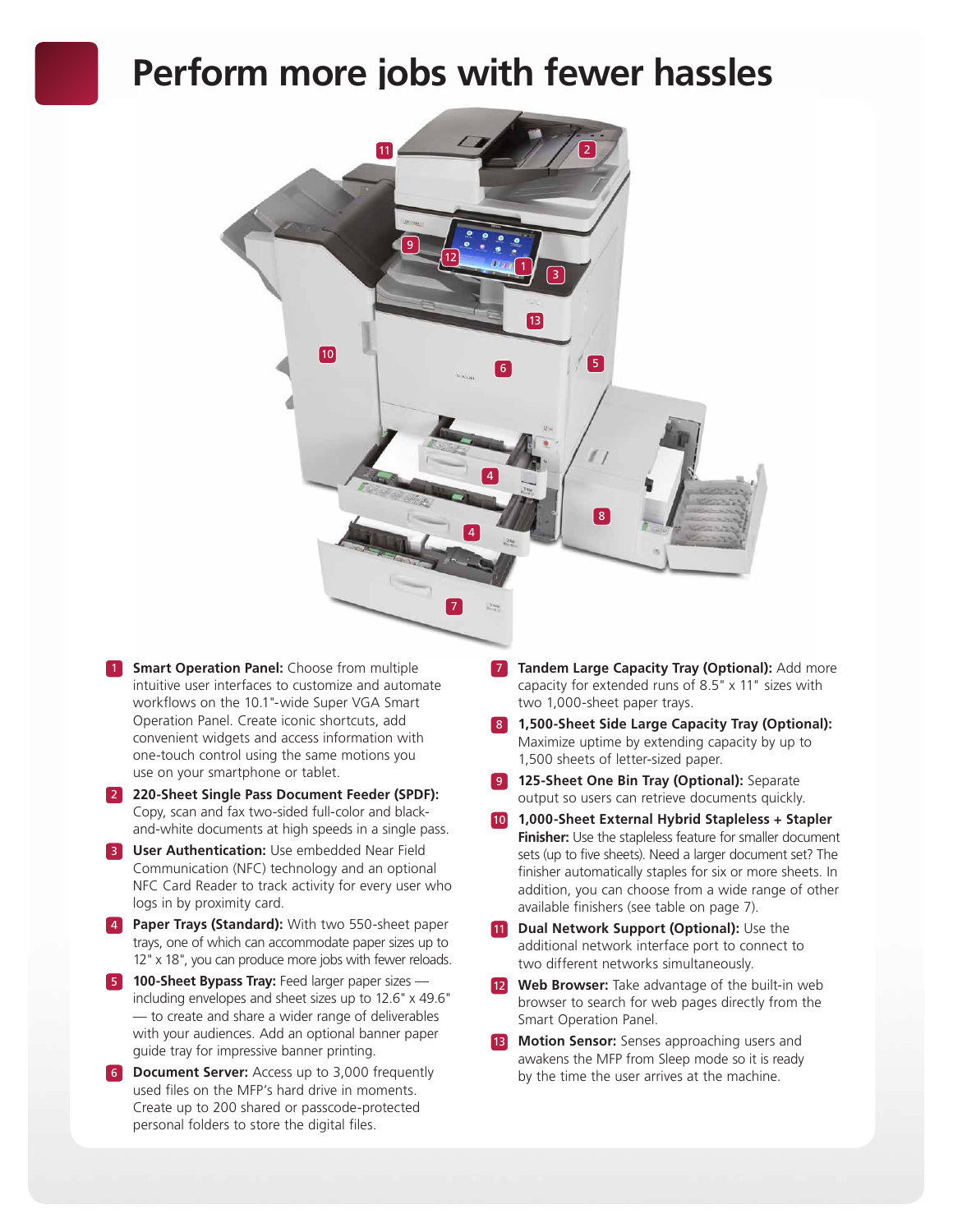### **Put your best finishing touches on display**

Add the finishing touches so your message connects with your audience every time. With the External Hybrid Stapleless + Stapler Finisher, you can conserve resources by eliminating staples entirely for document sets with five or fewer pages. For document sets from 6 – 50 pages, the finisher automatically converts to staples. Or, choose the Internal Stapleless Finisher and get the same staple-free capability. Both stapleless finishers are ideal for educational, manufacturing and healthcare environments.

Looking for a finisher to accommodate your unique requirements? Simply choose the one with the advanced paper handling, stacking and stapling capabilities you need most. Automate finishing tasks and give your projects a professional-grade look that's sure to get noticed without compromising your time or budget.



| <b>Finisher</b> | <b>Paper Capacity</b> | Hole-Punch | Saddle Stitch   | <b>Stapleless</b>                                                   |
|-----------------|-----------------------|------------|-----------------|---------------------------------------------------------------------|
| SR3180 Internal | 250 Sheets            | N/A        | N/A             | Up to 5 Sheets                                                      |
| SR3130 Internal | 500 Sheets            | Option     | N/A             | N/A                                                                 |
| SR3210 External | 1,000 Sheets          | Option     | N/A             | Stapleless - Up to 5 Sheets<br>Auto Stapled - Up to 50 Sheets (LTR) |
| SR3220 External | 1,000 Sheets          | Option     | Up to 15 Sheets | N/A                                                                 |

| <b>General Specifications</b><br><b>Printing Process</b><br>Output Speed<br>(Copy/Print)<br>Warm-Up Time                                                         | 4-Drum Method<br>MP C3004: 30-ppm B&W & FC (LTR)<br>MP C3504: 35-ppm B&W & FC (LTR)<br>25 seconds                                                                                                                     | <b>Output Capacity</b><br>Zoom<br>Dimensions (WxDxH)                                                                            | Standard: 500 sheets<br>Maximum: 1,625 sheets<br>25% - 400% in 1% increments<br>26.3" x 29.1" x 47.5"<br>(668 x 738 x 1205 mm)<br>(Includes SPDF and Two-Tray Paper Bank)                                 | Max. Stored Documents 3.000<br>Max. Pages/Document<br>Max. Page Capacity<br>Max. Number of Folders 200                                                                     | <b>Document Server Specifications (Standard)</b><br>2,000<br>9.000                                                                                                                                  |
|------------------------------------------------------------------------------------------------------------------------------------------------------------------|-----------------------------------------------------------------------------------------------------------------------------------------------------------------------------------------------------------------------|---------------------------------------------------------------------------------------------------------------------------------|-----------------------------------------------------------------------------------------------------------------------------------------------------------------------------------------------------------|----------------------------------------------------------------------------------------------------------------------------------------------------------------------------|-----------------------------------------------------------------------------------------------------------------------------------------------------------------------------------------------------|
| Recovery from<br>Sleep Mode<br>First Copy Time (FC/B&W) 7.1/4.6 seconds<br>Copy Resolution<br><b>Quantity Indicator</b><br>Single Pass Document<br>Feeder (SPDF) | Approximately 1.0 second (motion<br>sensor activated)<br>600 dpi<br>Up to 999 copies<br>Original Capacity: 220 sheets<br>Original Size: 5.5" x 8.5" - 11" x 17"<br>$(AS - A3)$<br>Paper Weights: Simplex: 11 - 34 lb. | Weight<br><b>Power Requirements</b><br><b>Power Consumption</b><br>TEC Value**<br>*Bypass Tray Only<br>Equipment Test Procedure | 223 lbs. (101 kg)<br>120V - 127V, 60Hz, 15A<br>1,584W or less; Sleep Mode: .83W<br>MP C3004: 1.2 kWh/week<br>MP C3504: 1.3 kWh/Week<br>**Typical Electricity Consumption by ENERGY STAR Qualified Imaging | <b>Scanner Specifications (Standard)</b><br><b>Scanner Resolution</b><br>Scanning Speed<br>(B&W & Full-Color LTR) 180 ipm Duplex<br>Scan Area<br><b>Compression Method</b> | B&W and FC scanning at 100 - 600 dpi,<br>Up to 1200 dpi for TWAIN scanning<br>200/300 dpi: 110 ipm Simplex/<br>$11.7$ " x 17" (297 mm - 432 mm)<br>B&W TIFF: MH, MR, MMR, JBIG2<br>Full-Color: JPEG |
| Paper Capacity                                                                                                                                                   | Bond (40 - 128 g/m <sup>2</sup> ), Duplex: 14 - 34 lb.<br>Bond (52 - 128 g/m <sup>2</sup> )<br>Standard: 2 x 550 sheets + 100-Sheet<br><b>Bypass Tray</b><br>Maximum: 4,700 sheets (w/Tandem                          | <b>Printer Specifications (Standard)</b><br>CPU<br>Memory /HDD                                                                  | Intel Atom Processor Bay Trail 1.33 GHz<br>2 GB RAM/250GB HDD Standard &<br>4GB RAM/250GB HDD Option                                                                                                      | Scan Modes                                                                                                                                                                 | Supported File Formats Single/Multi-Page TIFF, PDF, High<br>Compression PDF & PDF/A Single<br>Page JPEG<br>Scan-to-Email (with LDAP support)<br>Scan-to-Folder (SMB/FTP)                            |
| <b>Supported Paper Sizes</b>                                                                                                                                     | LCT + Side LCT)<br>1st Paper Tray: 8.5" x 11" (A4)<br>2nd Paper Tray: 5.5" x 8.5" - 12" x 18"<br>$(AG - A3)$ , Envelopes<br>Bypass: Up to 12" x 18", Envelopes                                                        | Page Description<br>Languages<br>Font Support                                                                                   | Standard: PCL5c, PCL6, PDF<br>Optional: Adobe® PostScript®3",<br>PictBridge, XPS<br>Standard: PCL: 45 Scalable fonts +<br>International 13 fonts                                                          | <b>Facsimile Specifications (Optional)</b>                                                                                                                                 | Scan-to-URL<br>Scan-to-Media (USB/SD Card)<br>Network TWAIN Scanning                                                                                                                                |
|                                                                                                                                                                  | Custom Sizes: Width: 3.5" - 12.6"<br>(90 - 320 mm), Length: 5.8" - 49.6"<br>$(148 - 1260$ mm)                                                                                                                         | Max. Print Resolution<br>Network Interfaces                                                                                     | Optional: PostScript 3: 136 Roman fonts<br>1200 x 1200 dpi<br>Standard: 1000Base-T/100Base-TX/<br>10Base-T Ethernet, USB2.0 Type A                                                                        | Type<br>Circuit<br>Resolution                                                                                                                                              | ITU-T (CCITT) G3<br>PSTN, PBX<br>200 x 100 dpi, 200 x 200 dpi, 400 x                                                                                                                                |
| <b>Supported Paper</b><br>Weights                                                                                                                                | Standard Trays: 16 - 80 lb. Bond/<br>166 lb. Index (60 - 300 g/m <sup>2</sup> )<br>Bypass Tray: 14 - 80 lb. Bond/                                                                                                     |                                                                                                                                 | (3 Ports), SD Slot on Operation Panel<br>Option: IEEE1284/ECP; IEEE802.11a/b/q/n;<br>USB2.0 Type B                                                                                                        | Modem Speed<br><b>Compression Method</b>                                                                                                                                   | 400 dpi (with optional SAF memory)<br>33.6K - 2,400 bps w/Auto Fallback<br>MH, MR, MMR, JBIG                                                                                                        |
|                                                                                                                                                                  | 166 lb. Index (52 -300 g/m <sup>2</sup> )<br>Duplex Unit: 14 - 68 lb. Bond/<br>142 lb. Index (52 - 256 g/m <sup>2</sup> )                                                                                             | Network Protocol Support TCP/IP (IPv4, IPv6)<br>Network/OS                                                                      | Windows® Vista/7/8/8.1/10/Server 2008/<br>Server 2008R2/ Server2012/                                                                                                                                      | <b>Transmission Speed</b><br><b>Scanning Speed</b><br><b>Auto Dialing</b>                                                                                                  | G3: Approximately 2 seconds/page (JBIG)<br>Up to 81 spm<br>2,000 Quick/Speed Dial numbers; 100                                                                                                      |
| Paper Types                                                                                                                                                      | Plain, Recycled, Special Paper 1-3,<br>Letterhead, Cardstock, Preprinted<br>Paper, Bond Paper, High-Gloss Coated<br>Paper, Color Paper, Envelopes, Coated,<br>Labels* & OHP*                                          |                                                                                                                                 | Server 2012R2<br>Unix; Sun Solaris, HP-UX, SCO<br>OpenServer, RedHat Linux, IBM AIX,<br>Citrix Presentation Server4.5, XenApp 5.0,<br>Mac OS X v.10.7 or later, SAP R/3,                                  | Memory Capacity (SAF)                                                                                                                                                      | Group Dial numbers<br>Standard: 4 MB (approx. 320 pages),<br>Optional: 64 MB (approx. 4,800 pages)<br>with optional SAF memory                                                                      |
| <b>Auto Duplex</b>                                                                                                                                               | Standard                                                                                                                                                                                                              | Utilities                                                                                                                       | IBM iSeries AS/400-using OS/400<br>Host Print Transform<br>Device Manager NX Series, Web Image<br>Monitor, @Remote                                                                                        |                                                                                                                                                                            |                                                                                                                                                                                                     |